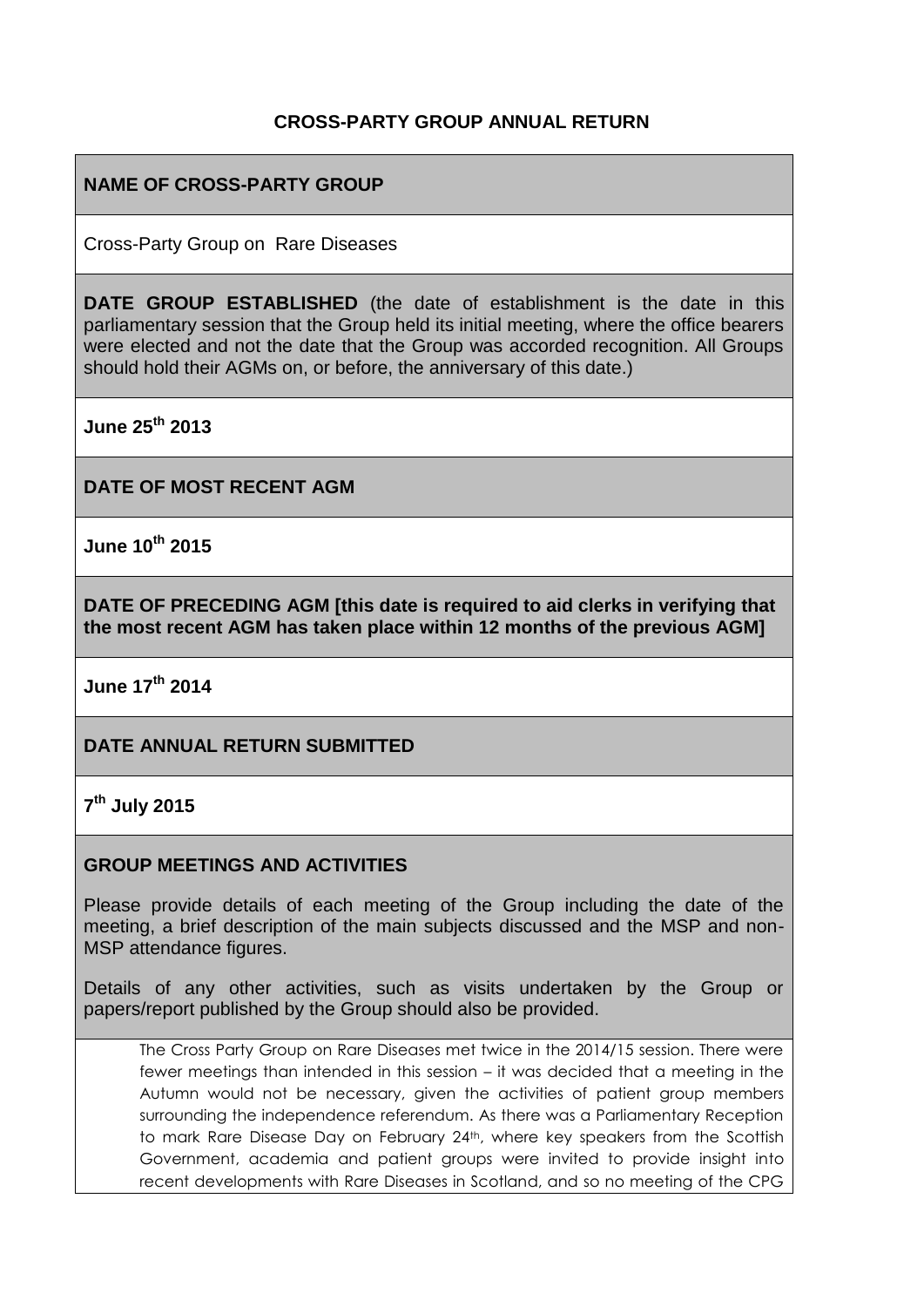took place in the Spring.

### **Meeting: Tuesday 3rd of December 2015 (5.30pm)**

This meeting, chaired by Malcolm Chisholm MSP, focused on the topic of access to new medicines for Rare Diseases. Kathryn Fergusson, Head of Medicines at the Scottish Government, was invited to speak about recent changes, the Scottish Government's response to the Health and Sport Committee Inquiry into New Medicines and the New Medicines Fund. Ann Lee, from the Scottish Medicines Consortium, was also invited to provide a presentation on the impact of changes to the way medicines for rare diseases are assessed by the Scottish Medicines Consortium, including the positive developments in patient engagement activities and patient involvement in SMC decision making. There was lively discussion from the patient group members on the impact of these changes and the potential for future developments.

The second part of the meeting focused on a specific issue affecting primary immunodeficiency patients in NHS Lothian. Patient groups, clinicians, nurses and patients spoke about the lack of an Adult Immunology Service which was significantly impacting the care of patients with rare, primary immunodeficiencies (and other conditions). The Chair agreed to write to the Health Board and follow up on this issue. As a result of this, and as a result of campaigning by patient groups, steps have been taken by NHS Lothian and the Scottish Blood Transfusion Service to recruit staff for an adult immunology service.

In attendance were representatives from a number of patient groups, clinicians, nurse specialists and patients. This included representatives of the Tuberous Sclerosis Association, Turner Syndrome Support Society, PID UK, UK PIPS, Haemophilia Scotland, PNH Scotland, Funny Lumps, The Brittle Bone Society, PSP Association, AGSD UK and Genetic Alliance UK. Clinical staff from a variety of Health Boards (NHS Lothian, NHS Greater Glasgow and Clyde, NHS Tayside) were also in attendance. In total, 18 non-MSPs.

The meeting was chaired by Malcolm Chisholm, with Nanette Milne and Roderick Campbell briefly in attendance.

### **Attendance: 3 MSPs and 18 non-MSPs**

### **Scottish Parliament Event – February 24th 2015**

There was an excellent event in the Scottish Parliament to mark International Rare Disease Day, with Professor Tim Aitman speaking about developments in genomic sequencing and the potential for vast developments in the field of rare diseases. We also heard from speakers who gave passionate insights to life affected by rare disease and shared their stories to highlight that there are many commonalities across different rare diseases and that there must be joined up thinking about the broad spectrum of rare diseases – because collectively, rare diseases are not rare at all.

As a result of this meeting, a Spring meeting of the CPG was not required.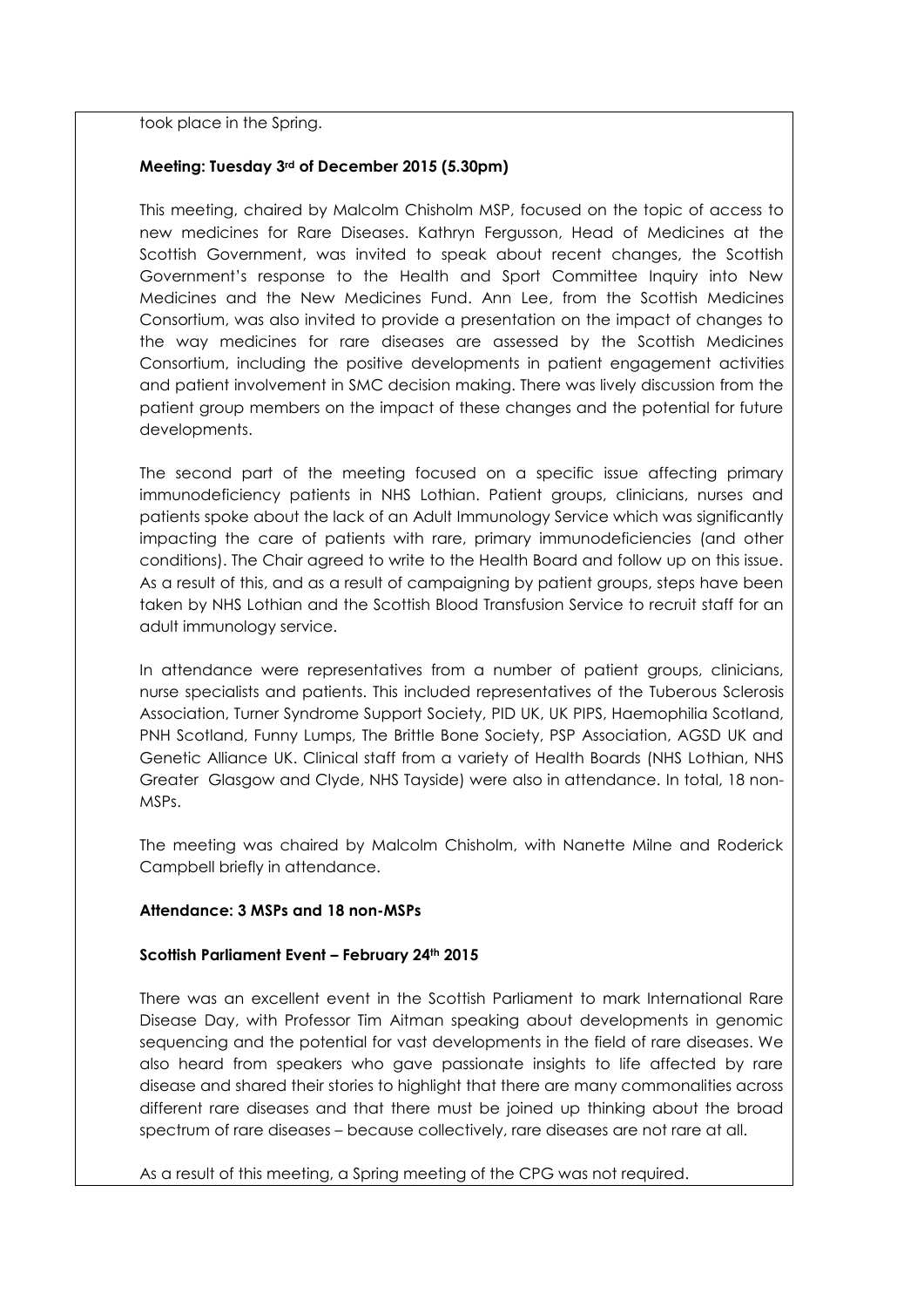### **Meeting – June 10th 2015 (1pm)**

Chaired by Bob Doris, with Malcolm Chisholm in attendance, the June meeting of the Cross Party Group on Rare Diseases focused on the issue of specialist nursing for rare diseases. Natalie Frankish (Genetic Alliance UK) provided an overview of the First Minister's announcement of £2.5million funding for specialist nursing and the proposed review in to specialist nursing by the Scottish Government. We heard from Marie McGill (Lead for the Single Gene Complex Needs Service) on the value of specialist nursing for rare and genetic conditions and from Mr Prince Obike, who spoke passionately of the need for specialist nurses to reduce accident and emergency admissions and improve the standard of care of patients and families affected by Sickle Cell Disease. There was discussion amongst those in attendance about the importance of specialist nursing in rare diseases and the need for decisions on allocation of funding to be made at a national, and not a Health Board, level. It was agreed that the CPG would write to the Chief Nursing Officer, Scottish Government and Cabinet Secretary for Health and Wellbeing explaining the need for such decisions to be made nationally.

The meeting also heard from Kathryn Fergusson (Head of Medicines, Scottish Government) who provided an update on the Scottish Government's announcement on additional funding for the New Medicines Fund and provided some information on the recent statistics, due to be presented to the Health and Sport Committee, on the number of patients accessing medicines for rare diseases. There was a discussion on the Pharmaceutical Price Regulation Scheme and it was agreed that the CPG would produce a briefing paper on this topic ahead of the next meeting.

The final part of the meeting heard from Dan Farthing (Haemophilia Scotland) who spoke about the patient and family perspective of the findings of the Penrose Inquiry in to contaminated blood.

The meeting also comprised the AGM. Malcolm Chisholm and Bob Doris were returned as Co-Conveners and Natalie Frankish as Treasurer and Secretariat.

In attendance were 16 representatives of patient groups/charities including: The Turner Syndrome Support Society, The Sickle Cell and Thalassemia Support Group, The Tuberous Sclerosis Association, Haemophilia Scotland, PNH Scotland, Neutropenia UK, The Cystic Fibrosis Trust, Cancer Research UK, EDS UK, PID UK, Behcet's Syndrome Society, Action Duchenne, Funny Lumps and Genetic Alliance UK. There were a number of patients in attendance, specialist nurses representing the Single Gene Complex Needs Service, representatives from Pfizer and the Ethical Medicines Industry Group. In total, 23 non-MSPs.

### **Attendance: 2 MSPs and 23 non-MSPs**

#### **Other points to note:**

In July 2014, the Scottish Government published 'It's not rare to have a rare disease', the Scottish Implementation Plan for Rare Diseases. We are grateful to the Clinical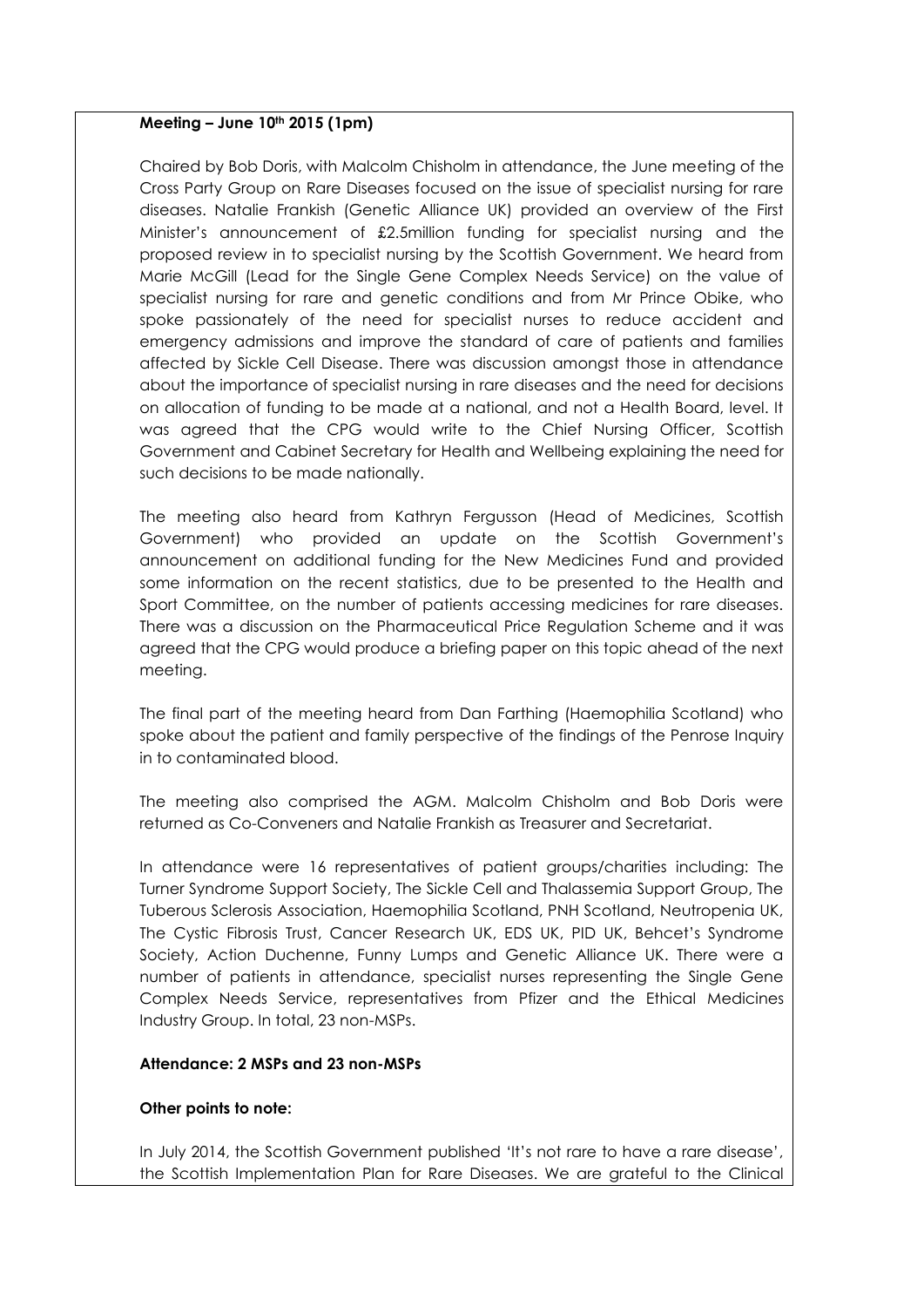Priorities Team at the Scottish Government for their efforts to engage with the Cross Party Group on Rare Diseases to encourage patients, patient groups and other stakeholders to share their views and to feed in to the development of the Scottish Plan. We are grateful to Liz Porterfield for attending a number of meetings in the 2013/14 session to update on the progress of the Plan and gather views from the Rare Disease community. The Cross Party Group on Rare Diseases will continue to input to the work of the Scottish Government where appropriate, and monitor the progress of the Plan's implementation.

We are grateful to Aileen McLeod MSP for her membership and input to the CPG on Rare Diseases. Aileen McLeod resigned from the Cross Party Group following her appointment as Minister for Environment, Climate Change and Land Reform.

The next meeting of the CPG is due to be held on the  $8<sup>th</sup>$  of September 2015 at 7.30pm.

# **MSP MEMBERS OF THE GROUP**

Please provide names and party designationof all MSP members of the Group.

Bob Doris (SNP)

Malcolm Chisholm (LAB)

Jackie Baillie (LAB)

Nanette Milne (Con)

Richard Lyle (SNP)

Ken Macintosh (LAB)

## **NON-MSP MEMBERS OF THE GROUP**

For organisational members please provide only the name of the organisation, it is not necessary to provide the name(s) of individuals who may represent the organisation at meetings of the Group.

| <b>Individuals</b> |                                             |
|--------------------|---------------------------------------------|
|                    | <b>Genetic Alliance UK</b>                  |
| Organisations      | <b>Turner Syndrome Support Society</b>      |
|                    | <b>PNH Scotland</b>                         |
|                    | Laurence Moon Bardet Beidl Syndrome Society |
|                    | <b>Brittle Bone Society</b>                 |
|                    | <b>Carers Trust</b>                         |
|                    | <b>Cystic Fibrosis Trust</b>                |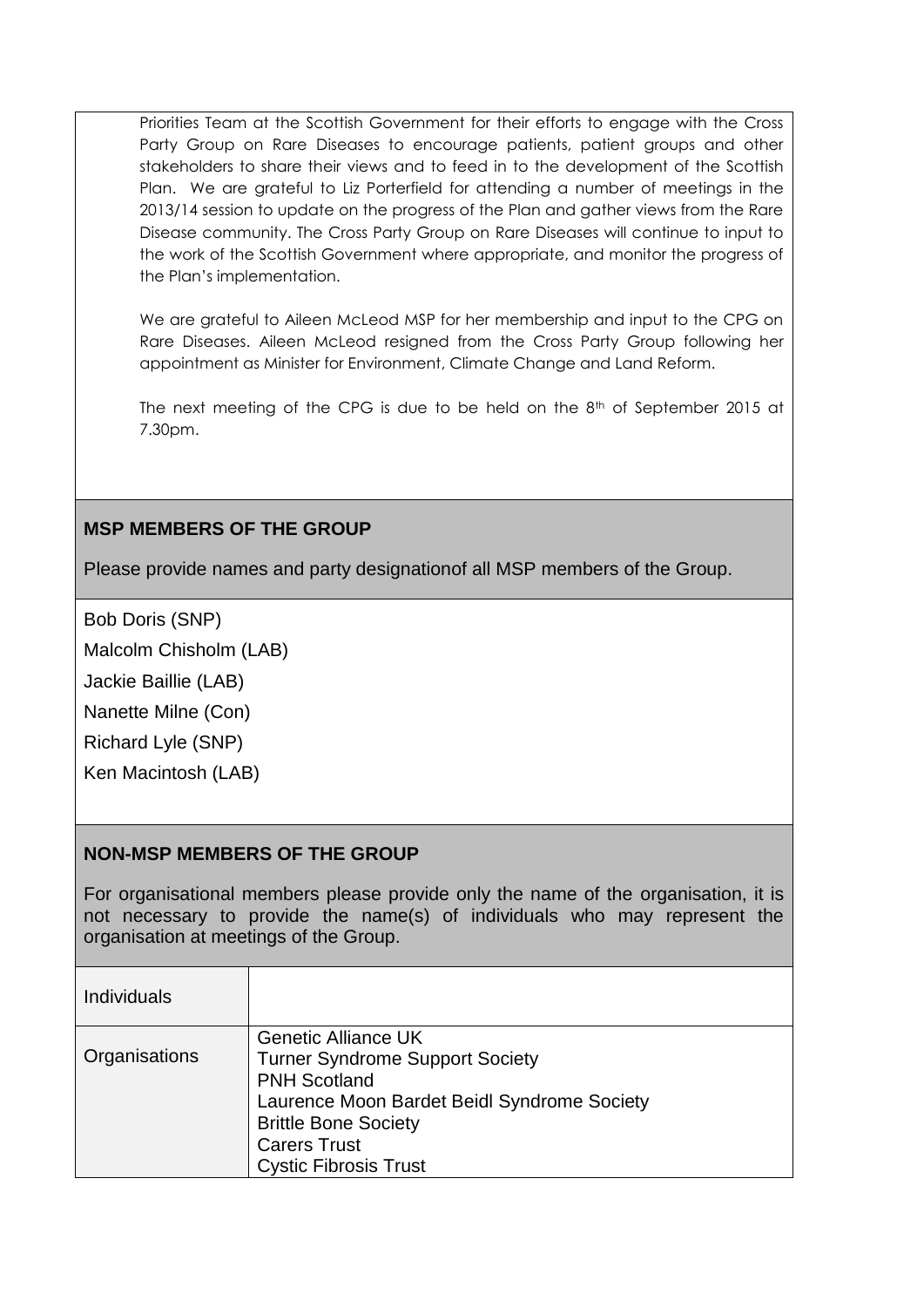| <b>TSA Association</b><br><b>Fragile X Society</b><br>PID UK<br><b>UK PIPS</b><br>Haemophilia Scotland<br><b>Funny Lumps</b><br><b>Cancer Research UK</b><br>Neutropenia UK<br>Hypopara UK |
|--------------------------------------------------------------------------------------------------------------------------------------------------------------------------------------------|
|                                                                                                                                                                                            |

# **GROUP OFFICE BEARERS**

Please provide names for all office bearers. The minimum requirement is that two of the office bearers are MSPs and one of these is Convener – beyond this it is a matter for the Group to decide upon the office bearers it wishes to have. It is permissible to have more than one individual elected to each office, for example, coconveners or multiple deputy conveners.

| Convener               | Malcolm Chisholm MSP (Co-convener)     |
|------------------------|----------------------------------------|
| <b>Deputy Convener</b> | Bob Doris MSP (Co-convener)            |
| Secretary              | Natalie Frankish (Genetic Alliance UK) |
| Treasurer              | Natalie Frankish (Genetic Alliance UK) |

# **FINANCIAL BENEFITS OR OTHER BENEFITS RECEIVED BY THE GROUP**

Please provide details of any financial or material benefit(s) received from a single source in a calendar year which has a value, either singly or cumulatively, of more than £500. This includes donations, gifts, hospitality or visits and material assistance such as secretariat support.

Details of material support should include the name of the individual providing support, the value of this support over the year, an estimate of the time spent providing this support and the name of the organisation that this individual is employed by / affiliated to in providing this support.

Groups should provide details of the date on which the benefit was received, the value of the benefit and a brief description of the benefit.

If the Group is not disclosing any financial information please tick the box to confirm that the Group has considered the support received, but concluded it totalled under the threshold for disclosure (£500).